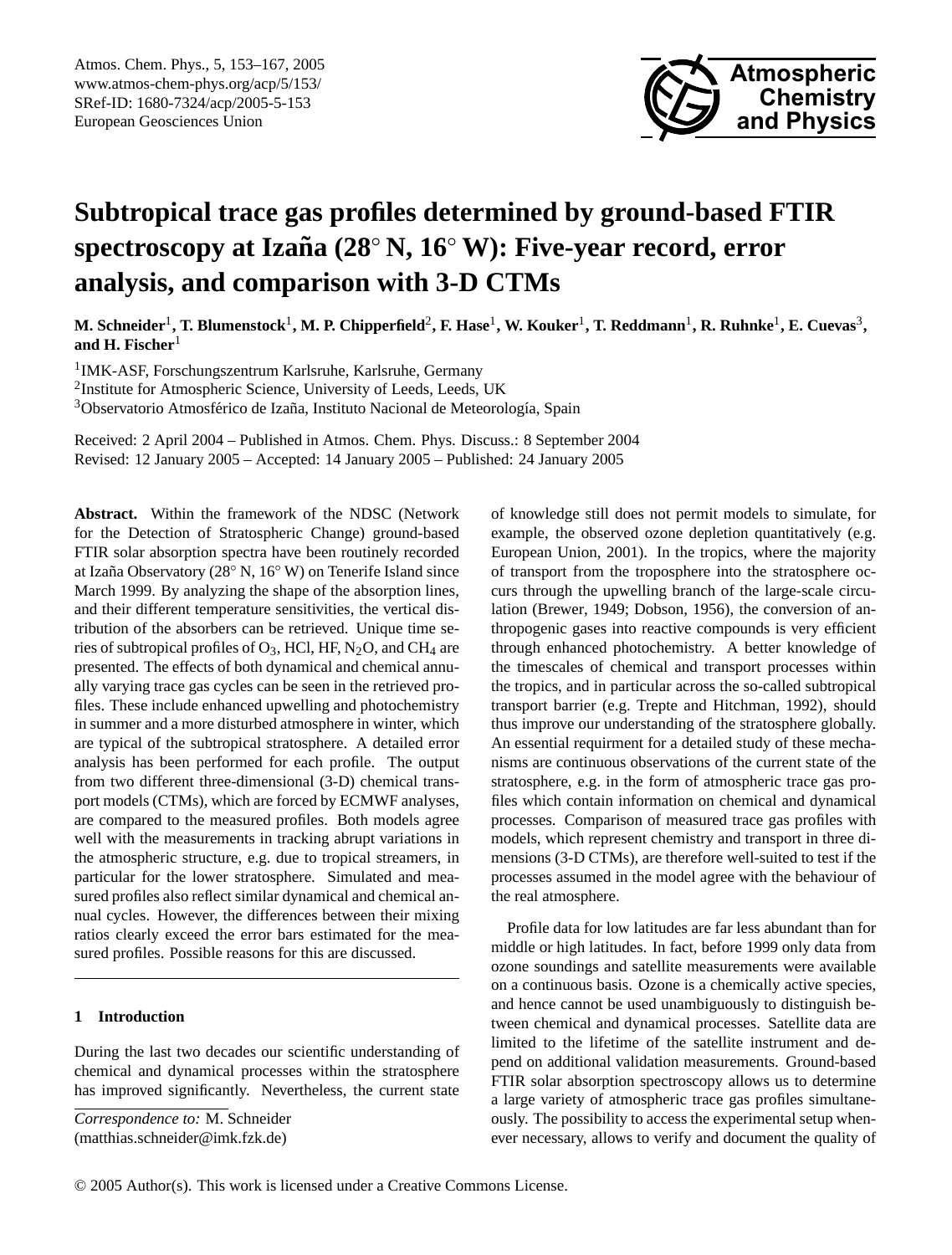**Table 1.** Applied microwindows and additional constraints.

<span id="page-1-0"></span>

| Gas             | Windows $\lceil$ cm <sup>-1</sup> $\rceil$ | Fixed to a-priori        | Interfering gases                                               |
|-----------------|--------------------------------------------|--------------------------|-----------------------------------------------------------------|
| O <sub>3</sub>  | 782.5–782.7<br>788.8–789.4                 | surface $+80 \text{ km}$ | $H2O$ , CO <sub>2</sub>                                         |
| HCl             | 2775.6-2775.9<br>2925.7-2926.1             |                          | $H_2O, CO_2, O_3,$<br>$N2O$ , CH <sub>4</sub> , NO <sub>2</sub> |
| HF              | 4038.8-4039.1                              | surface $+80$ km         | $O_3$ , CH <sub>4</sub>                                         |
| $N_2O$          | 2481.2-2482.5                              |                          | $H_2O, CO_2, O_3,$<br>CH <sub>4</sub>                           |
| CH <sub>4</sub> | 2835.5-2835.8<br>2903.6-2904.3             |                          | $H_2O$ , $O_3$ , HCl                                            |

the measurements more easily if compared to satellite experiments. Ground-based FTIR activities actually play an important role in the validation of satellite measurements.

Since March 1999 a Bruker 120M FTIR spectrometer has been operated routinely at the Izaña Observatory, yielding an unique 5-year time series of atmospheric trace gas profiles in a subtropical region. The measurements are performed as part of the Network for Detection of Stratospheric Change (NDSC). The NDSC, which is supported by the International Ozone Commission, the United Nations Environment Programme, and the World Meteorological Organization, is a network of observatories that provide long-term measurements of stratospheric parameters at high quality. In this paper time series of  $O_3$ , HCl, HF, N<sub>2</sub>O and CH<sub>4</sub> are presented. A detailed error analysis of the FTIR results is performed and the measurements are compared to 3-D model calculations.

## **2 The measurements**

#### 2.1 Measurement site

The Izaña Observatory is located on the Canary Island of Tenerife, 300 km from the African west coast at  $28^{\circ}18'$  N,  $16°29'$  W at  $2370$  m a.s.l. Its position in the Atlantic Ocean and above a stable inversion layer, typical for subtropical regions, provides clean air and clear sky conditions for most of the year, offering excellent conditions for stratospheric observations by remote sensing techniques. The interseasonal variability of some geophysical parameters are given in [Schneider](#page-14-1) [\(2002\)](#page-14-1). In winter (December to April) the mean 2 PVU dynamical tropopause height is 10.5 km, although large variations are observed, i.e. both typical mid-latitudinal values of 8–10 km and typical tropical values of 13–16 km are possible. In summer (July to September), when there are less disturbances in the upper troposphere and stratosphere, the tropopause height is relatively stable and is located around 14.5 km. This pronounced interseasonal and day-to-day variability in winter is typical of a subtropical region since it is the transition area from the high tropical tropopause to the lower mid-latitude tropopause. The stratospheric zonal winds are geostrophic and therefore westerlies prevail from November to April and easterlies from May to October. Meridional flow in the stratosphere is driven by wave disturbances, which are more important in winter, when backward trajectories show that the origins of airmasses detected at Izaña are widely dispersed, i.e. both tropical and polar airmasses are detected on occasions. In summer stratospheric airmasses tend to originate from around 20–25° N with little variation.

#### 2.2 Spectra evaluation

The solar absorption spectra are measured with a Bruker 120 M with a resolution of 0.0036–0.005 cm<sup>-1</sup> when no numerical apodization is applied. The solar radiation is captured by a solar tracker controlled by both astronomical calculations and a quadrant sensor. A KBr beam splitter is used. Depending on the spectral region to be analyzed, liquidnitrogen-cooled HgCdTe and InSb detectors are used to determine the spectral intensities. Both detectors operate in a photovoltaic mode with negligible non-linearities. Between March–August 1999 and February–March 2000 a photoconductive HgCdTe detector was applied for the  $700-1200$  cm<sup>-1</sup> wavenumber region. Its non-linearities were corrected. The spectra are typically constructed by co-adding up to 8 scans recorded in about 10 or 13 min, depending on their resolution. Analyzing the shape of the absorption lines (lines are widened by pressure broadening) and their different temperature sensitivities allows the retrieval of the vertical distribution of the absorbers. Since the instrumental line shape (ILS) also affects the shape of the measured absorption lines, it is desirable to determine this instrumental characteristic independently from the atmospheric measurements. This is done every two months, on average, using cell measurements and the software LINEFIT, as described in [Hase et al.](#page-13-3) [\(1999\)](#page-13-3). The measured spectra are analyzed with the inversion code PROFFIT [\(Hase et al.,](#page-13-4) [2004\)](#page-13-4), which applies the Karlsruhe Optimized and Precise Radiative Transfer Algorithm (KO-PRA, Höpfner et al., [1998;](#page-14-2) [Kuntz et al.,](#page-14-2) 1998; [Stiller et al.,](#page-14-3) [1998\)](#page-14-3) as a radiative transfer model. Since there is too little information in the ground-based spectra to retrieve the vertical distribution of the absorbers unambiguously, additional constraints have to be applied during the analysis. The inversion is performed on logarithmic scale. This positivity constraint avoids negative mixing ratios. Furthermore all profiles are constrained towards the shape of their a-priori profiles. In some cases they are additionally forced towards the absolute a-priori values at surface and above 80 km. The analyzed microwindows, the additional constraints, and the interfering gases are listed in Table [1.](#page-1-0) A-priori data are HALOE climatological profiles for HF and CH4, climatological profile of Tenerife's ozone sondes for  $O_3$ , and climatologies of midlatitudes shifted by 3 km in height for HCl and  $N_2O$ . Up to 30 km temperature data are taken from the meteorological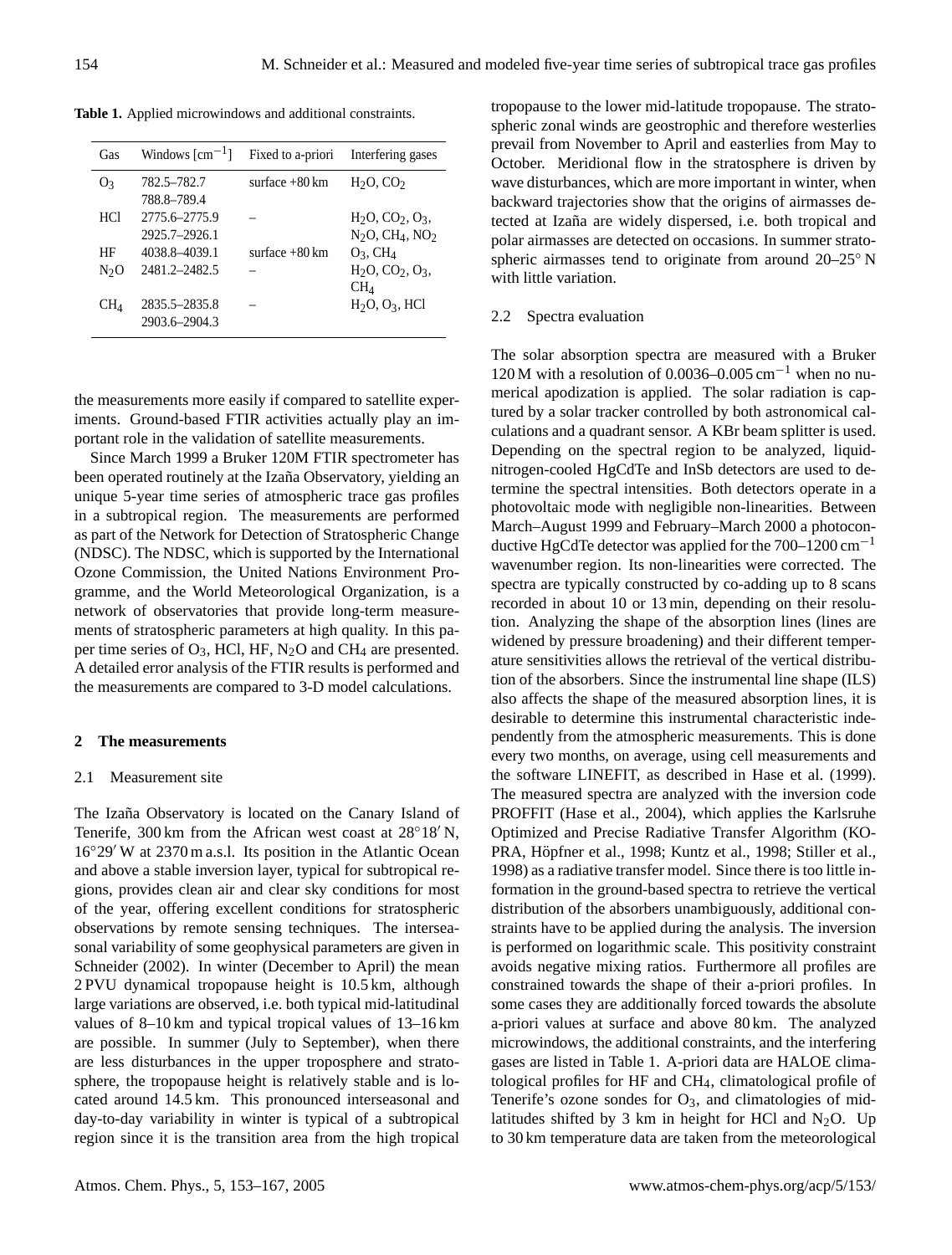

<span id="page-2-0"></span>**Fig. 1.** Variability of trace gas profiles (%) calculated directly from the KASIMA 3-D CTM (solid line) and scaled by a factor 1.6 (dashed line). The  $O_3$  panel also shows the variability determined from sonde measurements.

soundings performed each day at 12:00 UT and above those supplied by the automailer system of the Goddard Space Flight Center are used.

#### 2.3 Error analysis

The error analysis is based on the work of [Rodgers](#page-14-4) [\(2000\)](#page-14-4), according to which the error in the retrieved profiles separates into three components; errors due to uncertainties in the input parameters applied in the inversion procedure, errors due to measurement noise, and errors due to the inherent finite vertical resolution of the observing system, subsequently called the "smoothing error". The confidence of this method for the error estimation for  $O_3$  was demonstrated in [Schneider et al.](#page-14-5) [\(2005\)](#page-14-5). There it was also shown that the retrieved  $O_3$  profile are consistent with ECC-sonde and HALOE (Halogen Occultation Experiment) data.

#### 2.3.1 Error analysis: model input parameters

Input parameters are solar elevation angle, temperature profile, ILS, and spectroscopic line parameters. Discrepancies between the angle under which the solar radiation enters the instrument and the actual solar elevation angle, which is applied in the retrieval, may occur when the instrument's aperture is not centred on the solar disk. For the error estimations an uncertainty of  $0.1^{\circ}$  was assumed (the diameter of the solar disc is 0.5°). Temperature uncertainties of 2.5 K near the surface and 14 K in the upper stratosphere are assumed. They arise from the limited accuracy of the sonde's thermometer and mismatches in time and space for the airmasses detected by FTIR and sonde. The modulation efficiency and the phase error are assumed to be determined by the cell measurements at an accuracy of 2% and 0.2 rad, respectively. Spectroscopic line parameters are generally taken from the HITRAN 2000



<span id="page-2-1"></span>Fig. 2. Estimated errors (%) of O<sub>3</sub> profiles for random errors (left) and systematic errors (right). The lines are described in the text.

database [\(Rothman et al.,](#page-14-6) [2003\)](#page-14-6) with an assumed accuracy of 5%. For  $O_3$  data are taken from [Wagner et al.](#page-14-7) [\(2002\)](#page-14-7), who estimate an accuracy of 2% for line intensity and pressure broadening coefficient.

#### 2.3.2 Error analysis: measurement noise

Noise in the measured spectrum has an important impact on the quality of the measurement. Around  $785 \text{ cm}^{-1}$ , where  $O<sub>3</sub>$  is evaluated the signal-to-noise ratio is typically 250. At 2482 cm<sup>-1</sup> (N<sub>2</sub>O) it is 490, around 2800 cm<sup>-1</sup> (HCl and CH<sub>4</sub>) it is 470–660, and at 4039 cm<sup>-1</sup> (HF) it is 800.

## <span id="page-2-2"></span>2.3.3 Error analysis: smoothing

The application of constraints limits the vertical resolution of the retrieved profiles, which gives rise to an important error – the so-called smoothing error. For a statistical analysis of this error, which is given by the difference between the retrieved smoothed profile and the real atmospheric profile, the variability of the real profile and its covariance must be known. For  $O_3$  this information can be obtained from the weekly ozone soundings, which shows large variability in the tropopause region (up to 80%) and a correlation length of typically 2.5 km. The natural variability of the other gases is estimated from the annual variabilities calculated by the KASIMA 3-D CTM. These modelled variabilities are very likely to differ from the real variabilities due to deficiencies of the model, e.g. limited vertical and horizontal resolution. A comparison of the  $O_3$  variabilities obtained from the sondes and KASIMA (dotted and solid line in left panel of Fig. [1\)](#page-2-0) shows that the real variability exceeds the modelled one by approximately 60% above 16 km. Hence, for the estimation of the smoothing error of HCl, HF,  $N_2O$ , and CH<sub>4</sub>, a modified KASIMA variability (original KASIMA variability multiplied by 1.6, see Fig. [1\)](#page-2-0) is applied. The interlevel correlations for all gases are assumed to be those of the  $O<sub>3</sub>$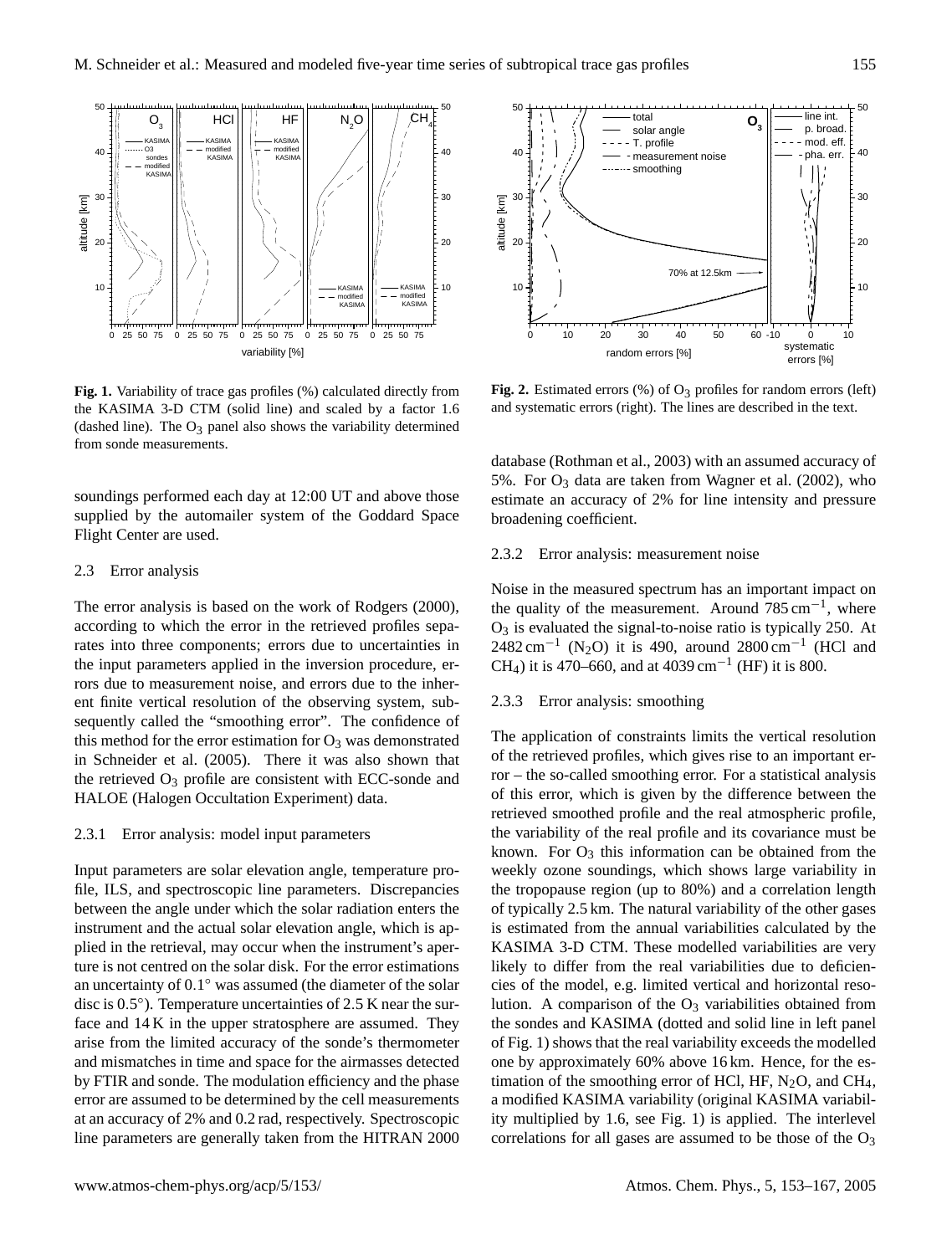

**Fig. 3.** As Fig. 2 but for HCl profiles.



**Fig. 4.** As Fig. 2 but for HF profiles.

sondes, i.e. Gaussian-like with correlation length of 2.5 km throughout the atmosphere.

#### 2.3.4 Error analysis: summary

Errors due to solar angle, temperature profile, measurement noise, and smoothing are random. As shown in Figs. [2](#page-2-1) to [6](#page-3-0) the smoothing error is by far the most important source of uncertainty in the retrieved profile, followed by the measurement noise and temperature profile errors. Errors caused by uncertainties in the solar angle can generally be neglected. It should be noted that the variabilities, temperature profile, measurement noise and smoothing error, as depicted in Figs. [1](#page-2-0) to [6,](#page-3-0) do not reflect all interlevel correlations. A proper presentation would only be possible in form of the so-called error patterns [\(Rodgers,](#page-14-4) [2000\)](#page-14-4). For a single profile, uncertainties in the ILS and line parameters are responsible for systematic errors. Below ∼20 km for the tropospheric source gases  $N_2O$  and CH<sub>4</sub> the systematic line parameter errors clearly exceed the estimated precision. The estimated



**Fig. 5.** As Fig. 2 but for  $N_2O$  profiles.



<span id="page-3-0"></span>Fig. 6. As Fig. 2 but for  $CH_4$  profiles.

random and systematic errors in the total, tropospheric, and stratospheric column amounts are presented in Table [2.](#page-4-0) This confirms that the uncertainties in the line parameters dominate the error for tropospheric gases and that the smoothing error and measurement noise determine the precision of the tropospheric column amounts of stratospheric gases.

#### <span id="page-3-1"></span>2.4 Characterization of retrieved profiles

Instead of estimating the quality of the retrieved profile by quoting the large smoothing errors it may be useful to consider just the smoothed profiles and analyze a-priori what kind of features of the real atmosphere are expected to be observable in the retrieved profiles. The averaging kernels are commonly used for this purpose as they give an impression of the vertical resolution of the retrieved profiles.

Figure [7](#page-4-1) shows the averaging kernels for the retrieved mixing ratios. Their amplitudes indicate the sensitivity of the retrieval and their full widths at half maximum (FWHM) indicate the vertical resolution of the corresponding layer. In the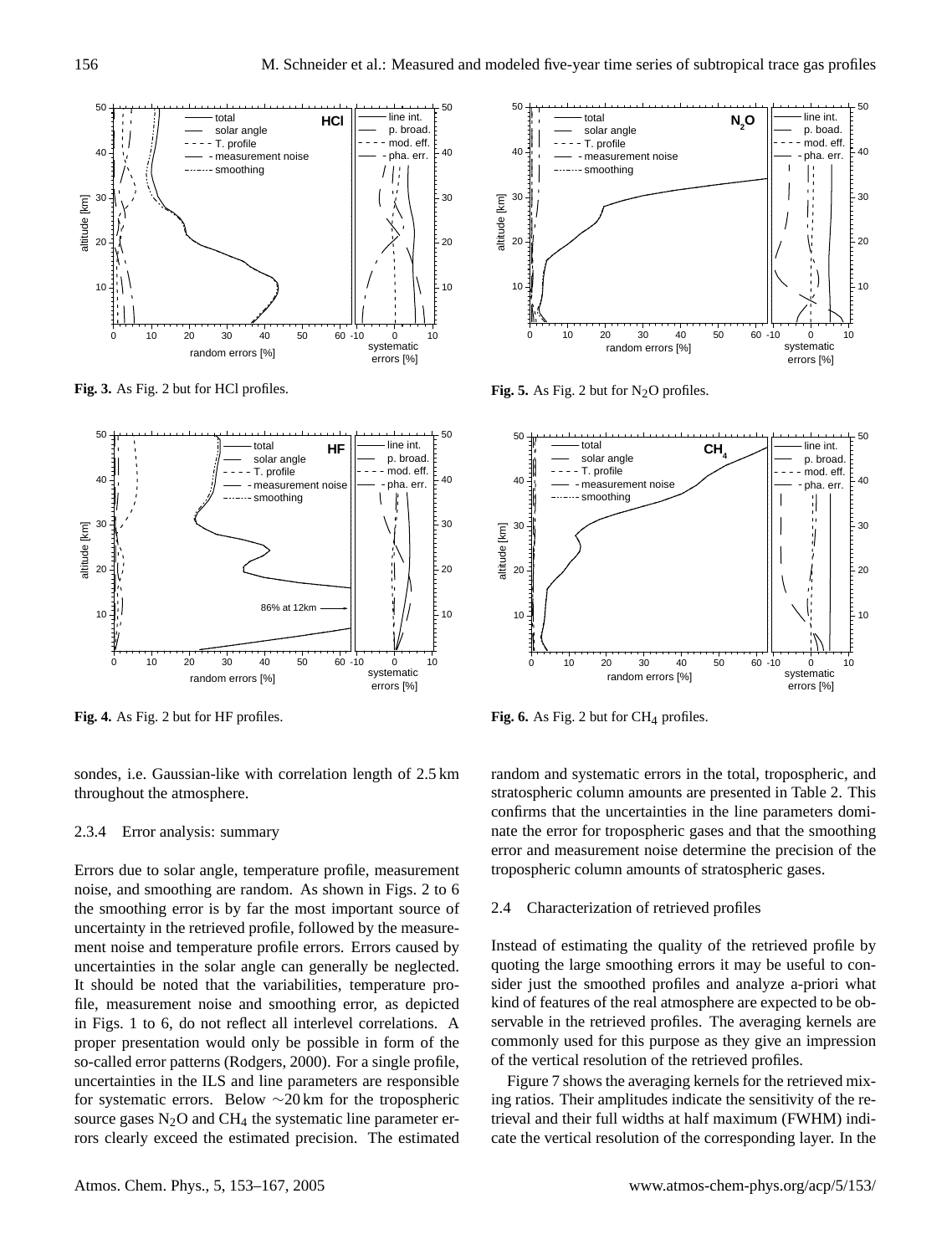| Error source | O <sub>3</sub> | <b>HCl</b>        | HF                | $N_2O$            | $CH_4$            |
|--------------|----------------|-------------------|-------------------|-------------------|-------------------|
|              | [%]            | $\lceil\% \rceil$ | $\lceil\% \rceil$ | $\lceil\% \rceil$ | $\lceil\% \rceil$ |
| solar angle  | 0.7(0.5/0.8)   | 0.7(1.4/0.7)      | 0.6(0.3/0.6)      | 0.5(0.5/0.4)      | 0.8(0.9/0.8)      |
| T. profile   | 0.7(1.6/0.8)   | 1.0(2.0/1.0)      | 1.6(1.3/1.6)      | 0.4(0.7/0.5)      | 0.5(0.6/0.5)      |
| meas, noise  | 1.2(7.1/1.0)   | 1.2(12.9/0.7)     | 0.6(4.0/0.6)      | 0.2(0.3/0.5)      | 0.3(0.4/0.6)      |
| smoothing    | 1.5(26.7/1.9)  | 1.1(32.7/1.3)     | 1.8(72.6/1.7)     | 0.3(0.5/1.4)      | 0.2(0.5/1.3)      |
| total random | 2.6(28.0/2.8)  | 2.2(35.8/2.0)     | 2.7(72.8/2.6)     | 0.8(1.1/1.7)      | 1.2(1.5/1.9)      |
| line int.    | 1.8(0.8/1.9)   | 4.3(9.8/4.5)      | 4.3(2.3/4.4)      | 5.1(5.3/4.6)      | 5.0(5.0/5.0)      |
| pres. coef.  | 0.1(0.7/0.1)   | 0.6(13.1/0.8)     | 0.3(3.3/0.2)      | 0.9(1.4/8.7)      | 1.0(0.8/7.2)      |
| mod. eff.    | 0.1(0.2/0.1)   | 0.1(0.4/0.1)      | 0.0(0.5/0.1)      | 0.0(0.0/0.1)      | 0.0(0.0/0.2)      |
| pha. err.    | 0.2(0.8/0.2)   | 0.6(6.2/0.3)      | 0.6(0.7/0.6)      | 0.2(0.3/0.3)      | 0.3(0.5/0.5)      |

<span id="page-4-0"></span>**Table 2.** Estimated errors of total, tropospheric, and stratospheric column amounts (tropospheric/stratospheric values are for below/above 12.4 km; in parenthesis).

**Table 3.** Typical vertical resolution of FTIR profiles at some selected altitudes.

<span id="page-4-2"></span>

| Alt.<br>[km]                                                                        | O3<br>[km]                                                                                                         | <b>HCl</b><br>[km]                                                         | ΗF<br>[km]                                                                                                                                                          | $N_2O$<br>[km]                           | CH <sub>4</sub><br>[km]                 |
|-------------------------------------------------------------------------------------|--------------------------------------------------------------------------------------------------------------------|----------------------------------------------------------------------------|---------------------------------------------------------------------------------------------------------------------------------------------------------------------|------------------------------------------|-----------------------------------------|
| 2.3<br>10.0<br>14.8<br>17.2<br>22.0<br>24.4<br>26.8<br>28.0<br>29.2<br>30.4<br>31.6 | $13.5^a$<br>14.7 <sup>a</sup><br>15.6<br>15.8<br>14.6<br>12.3<br>11.4<br>13.0<br>17.0<br>21.2<br>24.0 <sup>a</sup> | 15.7 <sup>a</sup><br>15.9<br>13.6<br>17.7<br>21.7 <sup>a</sup><br>$20.6^a$ | 14.8 <sup>a</sup><br>15.4 <sup>a</sup><br>16.5<br>17.4<br>$18.8^{\circ}$<br>22.0 <sup>a</sup><br>32.9<br>$34.2^a$<br>33.6 <sup>a</sup><br>33.2<br>32.9 <sup>a</sup> | 9.1 <sup>b</sup><br>11.7<br>12.3<br>16.8 | $11.1^{b}$<br>15.4<br>21.7 <sup>a</sup> |
| 39.2                                                                                | 25.1                                                                                                               |                                                                            | 32.4 <sup>a</sup>                                                                                                                                                   |                                          |                                         |

 $a$  peak does in general not coincide with nominal altitude  $b$  half sided FWHM

case of Tenerife Island, they are particularly small for solar elevation angles around or below 20◦ . Typical FWHM values are listed in Table [3.](#page-4-2) At altitudes close to the surface the FWHM is calculated as double the distance between the altitude of the kernel's maximum and the altitude above, where it reaches its half value. For O<sub>3</sub>, HCl, and HF below  $\sim$ 20 km and above 32 km the kernels' maxima do not coincide with the nominal height, which makes it more difficult to interpret the FWHM. The best vertical resolution is achieved by  $O_3$ around 26 km with FWHM values between 9.0 and 12.5 km. HCl and HF have smallest FWHMs of around 13 km at 24 km and of 18 km at  $\sim$ 18 km, respectively. N<sub>2</sub>O and CH<sub>4</sub> are well suited for an analysis of the atmosphere below 20 km with typical FWHMs as small as 9.1 km.

The trace of the averaging kernel matrix provides another useful measure. It gives the number of independent pieces of



<span id="page-4-1"></span>**Fig. 7.** VMR averaging kernels.

information retrieved from the measurement. For the  $O_3$  retrievals the trace of the averaging kernel matrix is around 3.0 and for the HCl retrievals around 2.7, indicating the possibility of retrieving up to 3 independent components in the profile, whereas the trace of the HF kernels is typically around 2.1. The spectra used for the  $N_2O$  and CH<sub>4</sub> retrievals contain 3.0 and 2.4 independent pieces of information.

The capability of the retrieved profile to describe the real profile can be even better assessed by using some a-priori information. The kernels of Fig. [7](#page-4-1) are the response of the retrieved profiles on altering the mixing ratio at the nominal height of the real profile by 1 arbitrary unit. If one tries to estimate which altitude range of the real atmosphere is typically represented in the mixing ratio retrieved at a certain altitude level, it is necessary to consider not only the averaging kernels but also the typical variability and the interlevel correlations in the real atmosphere. This information, in form of a covariance matrix **Sa**, is obtained from a statistical analysis of KASIMA calculations and  $O_3$  sondes as described in Sect. [2.3.3.](#page-2-2) An eigenvector analysis of the matrix **S<sup>a</sup>** allows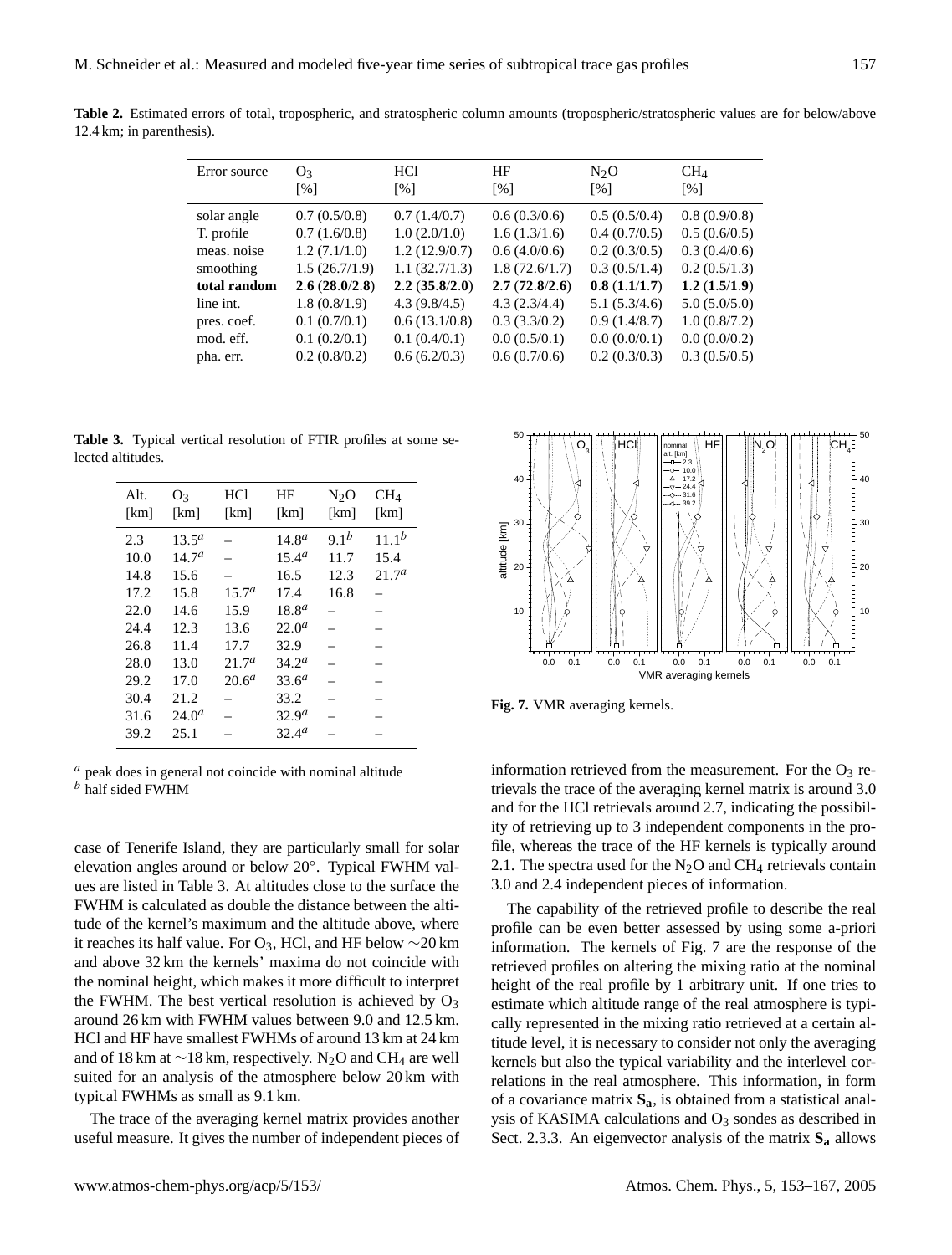

<span id="page-5-0"></span>**Fig. 8.** Sensitivity analysis of the retrieved profiles (for more details see text). Upper left panel: interlevel correlations in the real atmosphere; all other panels: correlations between real atmosphere and retrieved atmosphere. The line for a coefficient of 0.5 or −0.5 is depicted in pink.

us to identify the components of the real profile, which vary independently from each other. They are represented by the eigenvectors of **S<sup>a</sup>** multiplied by their respective eigenvalues. These scaled vectors contain the same information as the covariance matrix. Any possible variation of the real profile can be represented by a linear combination of these vectors, whereby their coefficients are randomly distributed with a mean of 0 and a variance of 1. Multiplying a simulated real profile with the averaging kernel yields its corresponding retrieved profile. An ensemble of a large number of simulated real profiles and their corresponding retrieved profiles represents the variability and interlevel correlations of the real and their corresponding retrieved profile. Correlating the real to their corresponding retrieved profiles allows us then to identify the altitude ranges in the real profile which are, from a statistical point of view, mainly represented at a certain altitude level of the retrieved profile.

The results of this sensitivity analysis are shown in Fig. [8](#page-5-0) for the typical kernels depicted in Fig. [7.](#page-4-1) The upper left panel shows the interlevel correlations in the real atmosphere, i.e. the sensitivity for an optimal retrieval. The assumed Gaussian-like interlevel correlation with a  $\sigma$  value of 2.5 km produces correlation coefficients of at least 0.5 (in the following called  $0.5\rho$ -layer) within a layer of 3.5 km around the nominal altitude. The limits of this layer are marked by a pink line. The correlation coefficients of a real retrieval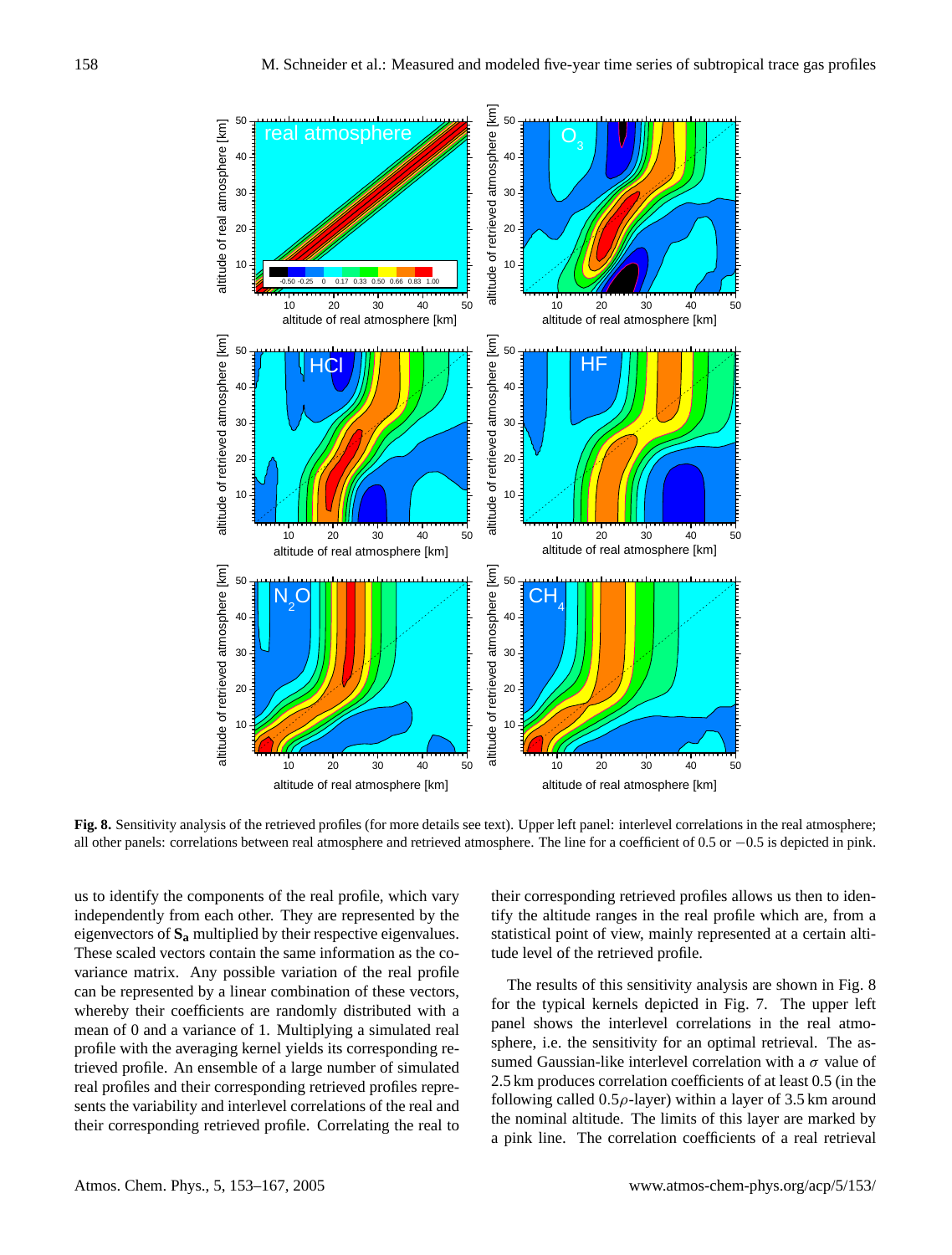are smaller and their  $0.5\rho$ -layers are broader, since they are influenced by the a-priori profiles.  $O_3$  shows largest coefficients of 0.94 for a correlation between the real mixing ratio at 22 km and the retrieved mixing ratio at  $20 \text{ km}$ , i.e. the  $\text{O}_3$ is especially sensitive to the real atmospheric  $O_3$  amounts around 22 km. The retrieved value at 32 km correlates with the real value at 30 km with 0.8. At 20 and 32 km the  $0.5\rho$ layers ranges from 18 to 25 km and from 26 to 36 km, respectively. The ratios retrieved above 40 km and below 10 km show strong anti-correlations to the real values around 25 km, which complicates the interpretation of the retrieved values at these altitudes. The HCl retrieval is most sensitive to altitudes around 20 km, which correlate to the mixing ratio retrieved at 16 km with a coefficient of 0.89. At altitudes below 13 km the  $0.5\rho$ -layer covers the real profiles between 15 and 23 km. The values retrieved above 30 km have correlation coefficients below 0.8 and above 40 km the  $0.5\rho$ -layer is situated between 28 and 37 km. The retrieved HF is less sensitive to the real atmosphere. It shows largest coefficients of 0.82 at 22 km for correlation with the real mixing ratio at 24 km. Its 0.5 $\rho$ -layer covers 8–10 km. N<sub>2</sub>O and CH<sub>4</sub> are well suited for analyzing the atmosphere below 25 km, where their maximal correlations correspond to the nominal altitudes. The coefficients reach 0.9 for altitudes below 5 km and 0.85 at 23 km (for  $N_2O$ ). The latter makes the  $N_2O$  retrieval appropriate for

an analysis of the lower stratosphere.

## **3 The models**

## 3.1 SLIMCAT

The SLIMCAT three-dimensional (3-D) off-line chemical transport model (CTM) is described in detail by [Chipper](#page-13-6)[field](#page-13-6) [\(1999\)](#page-13-6). The model temperatures and horizontal winds are specified from analyses and the vertical transport in the stratosphere is diagnosed from radiative heating rates. In the stratosphere the model uses an isentropic coordinate and this has been extended down to the surface using hybrid sigmatheta levels. The troposphere is assumed to be well-mixed. The model has a detailed treatment of stratospheric chemistry including gas-phase and heterogeneous chemistry.

In the run used here SLIMCAT was integrated with a horizontal resolution of  $7.5^{\circ} \times 7.5^{\circ}$  and 20 levels extending from the surface to about 55 km. The model was forced by European Centre for Medium Range Weather Forecasts (ECMWF) analyses and the simulation started 1 January 1989. ERA-40 analyses were used until 31 December 1999 followed by operational analyses. The model source gas loadings were from tropospheric observations [\(WMO,](#page-14-8) [2003\)](#page-14-8). The output was saved at 00:00 UT every 2 days interpolated to the location of Izaña.

## 3.2 KASIMA

The KASIMA (Karlsruhe Simulation model of the Middle Atmosphere) 3-D CTM has a unique model architecture as it couples a mechanistic model with an off-line model which is forced by meteorological analyses [\(Kouker et al.,](#page-14-9) [1999\)](#page-14-9). The model run used here was initialized on 15 October 2000 with zonal mean output from the REPROBUS 3-D CTM (Lefevre, personal communication). Tropospheric trends of the source gases as  $N_2O$ , CH<sub>4</sub>, and the CFCs were prescribed during the model run (Engel, personal communication). The meteorology is based on operational ECMWF analyses up to 1 hPa and the mechanistic model on top. The horizontal resolution was approximately  $4.0^{\circ} \times 4.0^{\circ}$  (T30). The run used 63 vertical levels between 10 and 120 km pressure altitude with a 0.75 km spacing from 10 up to 22 km and an exponentially decreasing resolution above. For the comparison with the FTIR data model output for 12:00 UT each day during the simulation was used.

KASIMA therefore provides a slightly higher resolution view of the stratosphere but for a shorter period. In contrast, the multi-decadal run of SLIMCAT ensures that all of the model long-lived tracers have "spun-up" and are independent of any initialisation.

## **4 Observed time series**

## 4.1 Results of the measurements

The open circles in the upper panels of Figs. [9](#page-7-0) to [13](#page-11-0) represent the time series of the FTIR-observed stratospheric column amounts (above 12.4 km altitude) of the trace gases from March 1999 until December 2003. HF, which is chemically long-lived and more abundant at higher altitudes, and N2O, which is long-lived and abundant at lower altitudes, show annual cycles with gradually decreasing (HF) and increasing  $(N_2O)$  column amounts and low variability during summer. In winter large column amounts of HF, small column amounts of  $N_2O$  and large variabilities are observed. These observations reflect the pronounced upwelling and stable stratosphere in summer and the more disturbed stratosphere in winter. The time series of the profiles, which are depicted in the second panels from the top of Figs. [9](#page-7-0) to [13](#page-11-0) show, that the mixing ratio isolines typical for the lower stratosphere, e.g. the 0.3 ppbv HF isoline or 0.3 ppmv  $N_2O$ isoline ascend gradually and stably during summer and are situated at low altitudes and show strong variabilities in winter. For the chemically active trace gas  $O_3$  this dynamical evolution of the atmosphere is also observed, e.g. the 1.5 ppmv  $O_3$  isoline, ascends gradually during summer and shows relatively strong variabilities in winter. However, for  $O<sub>3</sub>$  the photochemistry is also important. In summer when solar irradiation is very intensive at Izaña (solar elevation of 85.2° at summer solstice) the ozone production above 25 km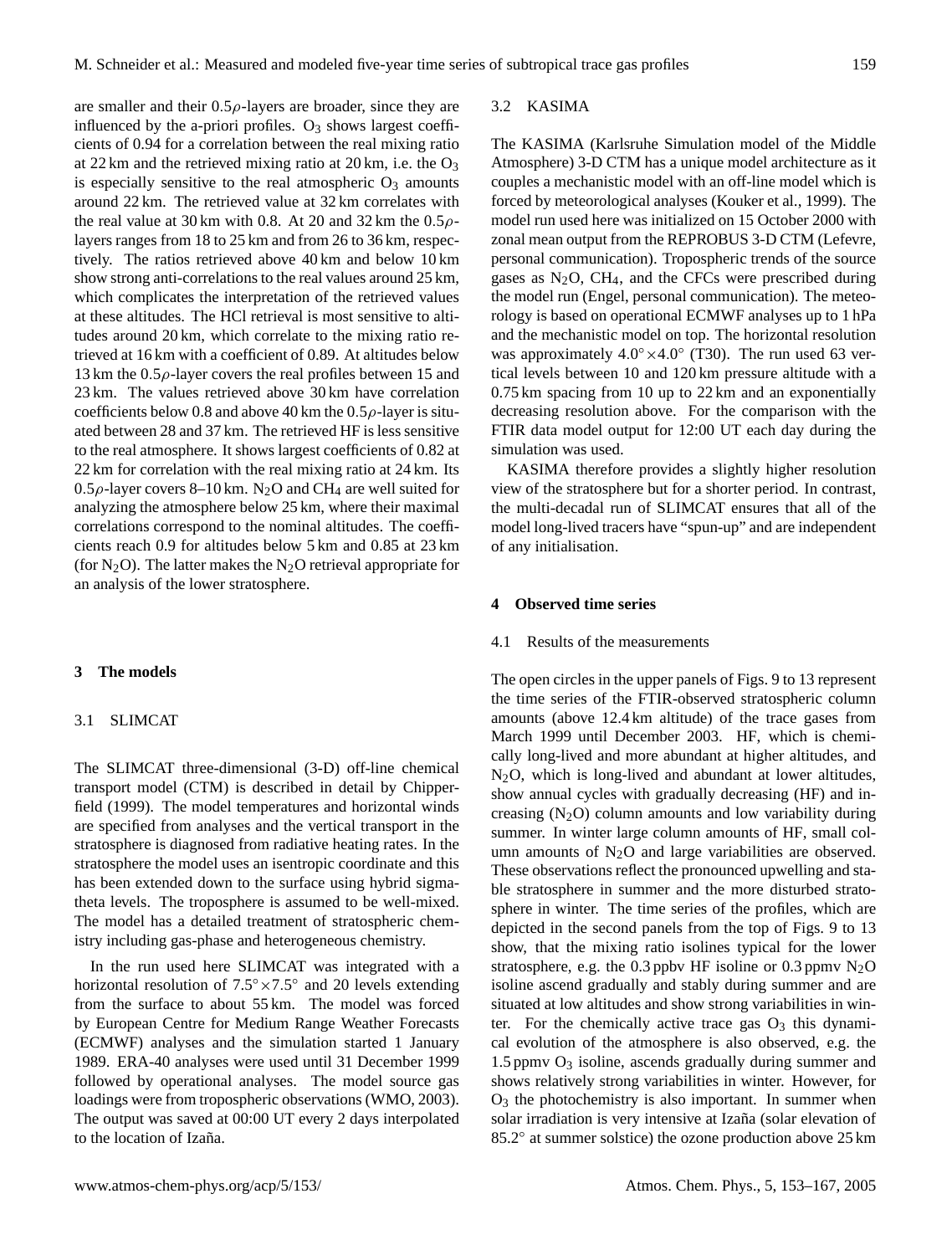

<span id="page-7-0"></span>**Fig. 9.** O3 time series. Upper panel shows stratospheric column amounts (above 12.4 km). Black circles: FTIR; green crosses: SLIMCAT; red crosses: KASIMA. Second to fourth panel depict mixing ratio profiles of FTIR, SLIMCAT and KASIMA (with the vertical resolution of FTIR), respectively. Two lower panels show the difference between FTIR and SLIMCAT and FTIR and KASIMA profiles for timescales greater than 2 months. Left hand side of lower panel depicts the systematic errors for the difference of FTIR and models. Solid line: line intensity (+2%); dashed line: pressure broadening coefficient (+2%); dotted line: covariance smoothing error.

is enhanced, which dampens the cycle observed in the column amount series of  $O_3$  compared to the purely dynamical cycles of HF and  $N_2O$ . This photochemical cycle is tracked by the FTIR profile series which show  $O_3$  mixing ratios of typically 8.5 ppmv around 32 km in winter and of 10.0 ppmv in summer.

The behaviour of HCl is also mainly dominated by the above-mentioned dynamical processes as can be observed in the evolution of its profile series. However since it is chemically less stable than HF other processes have also to be considered, e.g. its chemical destruction by reaction with OH, which is more abundant in the summer stratosphere than in the winter stratosphere.  $CH<sub>4</sub>$  shows similar temporal evolution as  $N_2O$ , however it is correlated to the chemical chlorine partitioning by its reaction with Cl to  $CH<sub>3</sub>$  and HCl, which accounts for approximately 30% of the total destruction of CH<sup>4</sup> in the stratosphere [\(Lary and Toumi,](#page-14-10) [1997\)](#page-14-10).

#### 4.2 Measurements versus models

The vertical resolution of the modelled and measured profiles are different, which has to be considered for an adequate comparison. The averaging kernels of the FTIR profiles have FWHMs of 10–20 km. The model calculations are on a far finer grid and their vertical resolutions are up to 0.75 km in the lower stratosphere and about 2 km in the upper stratosphere. Hence, compared to the FTIR observations the modelled profiles are highly resolved. They have been transformed to the FTIR resolution by smoothing with the FTIR averaging kernels. Since KASIMA only calculates mixing ratios between 12 km and 70 km and SLIMCAT only up to 60 km the a-priori data were applied to complete the modelled profiles over the whole altitude range covered by the averaging kernels. This procedure excludes influences of the altitudes where no model data exist on other altitude levels. The third and fourth panels of Figs. [9](#page-7-0) to [13](#page-11-0) show the time series of the smoothed model profiles. In general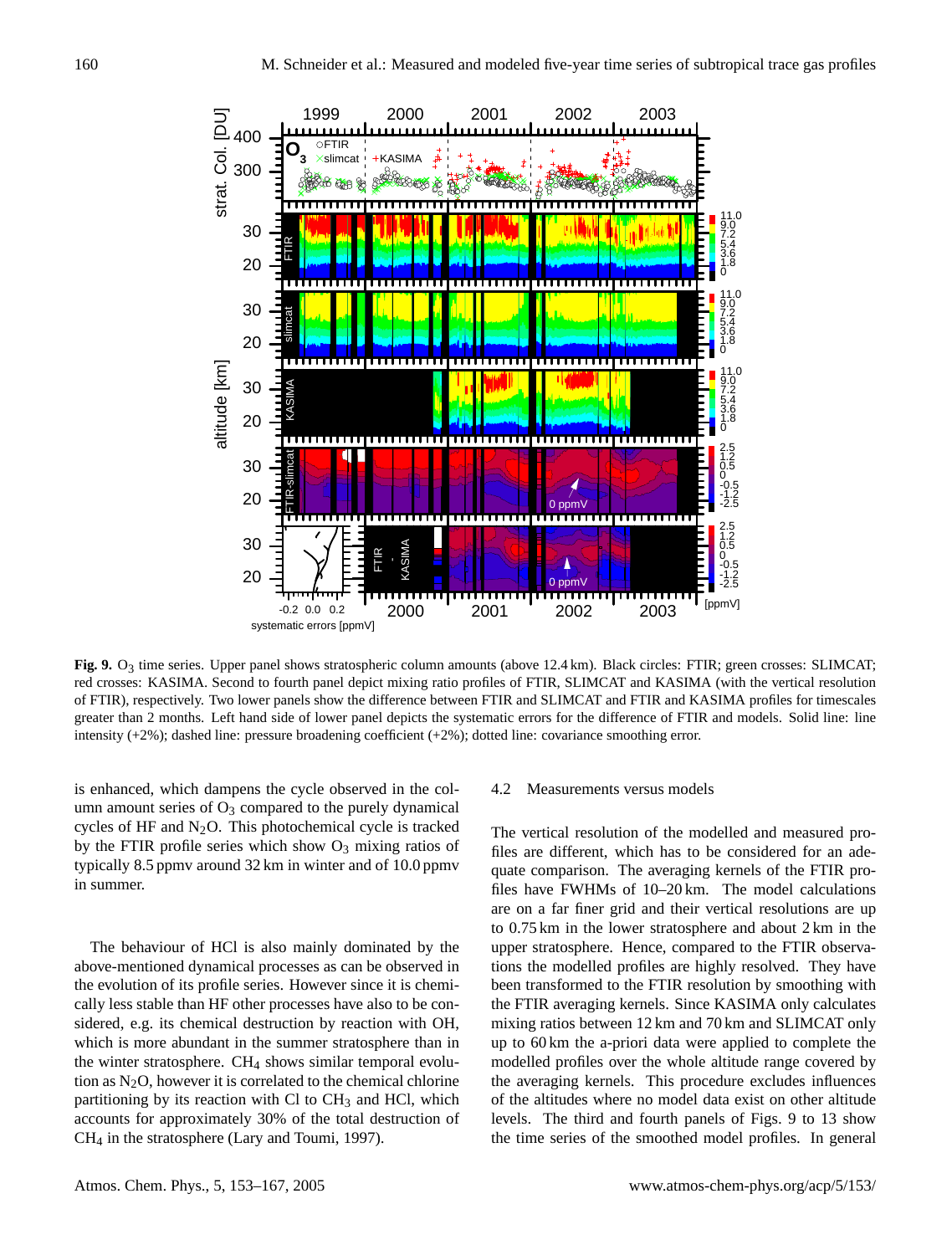

<span id="page-8-1"></span>**Fig. 10.** Same as Fig. [9](#page-7-0) but for HCl and an assumed uncertainty of +5% for line intensity and pressure broadening coefficient (left hand side of lower panel).

the models calculate the same annual cycles as observed in the measurements, i.e. upward shifted profiles around the tropopause/lower stratosphere region during summer and higher variability in winter than in summer. The enhanced photochemistry observed by an especially pronounced ozone maximum in summer is also well documented by KASIMA, while SLIMCAT differs in this respect. Abrupt changes in the profiles, which occur suddenly when tropical or polar airmasses are detected, are generally tracked by the models in agreement with the measurements. From 6–10 February 2001 a tropical streamer event was detected over Izaña (on those days tropical airmasses were present; [Schneider,](#page-14-1) [2002\)](#page-14-1), which caused an upward shift of the profiles in the lower stratosphere of about 4 km. This can be seen particularly well in the chemically stable gases HF and  $N_2O$ . Simultaneously, the  $O_3$  mixing ratios above 25 km increase during this event, which is observed in the measured as well as in the simulated KASIMA profiles, but not in the SLIMCAT profiles, which have a lower resolution. Similarly, the downward shift of the HF and  $N_2O$  profiles observed from 10–13 February 2003 is due to the presence of polar airmasses.

However, there are important differences between measurement and models. The time series of the differences between FTIR and model profiles are shown in the two lower panels of Figs. [9](#page-7-0) to [13.](#page-11-0) These have been additionally smoothed along the temporal scale by a 2-month running mean, which consists in averaging all data available between 1 month before and 1 month after the day of reference. This procedure makes the temporal evolution during the modelled period clearer, however, the running mean so-obtained is less confident for periods where less measurements are made. For an adequate interpretation of these differences the systematic errors coming from the FTIR profiles have to be estimated. Similar to Eq. (11) in [Schneider et al.](#page-14-5) [\(2005\)](#page-14-5), the expected uncertainty for the difference between the FTIR and smoothed model profiles can be calculated from:

<span id="page-8-0"></span>
$$
x_{err} = A I_{\parallel}(x_{real} - x_{a-priori})
$$
  
+ 
$$
G K_{p} \epsilon_{p} + G \epsilon_{y}
$$
  
+ 
$$
A I_{\parallel} \epsilon_{model}.
$$
 (1)

Here  $x_{err}$ ,  $x_{real}$ , and  $x_{a-priori}$  are the state vectors of the error, the real, and the a-priori profile, respectively. **A** is the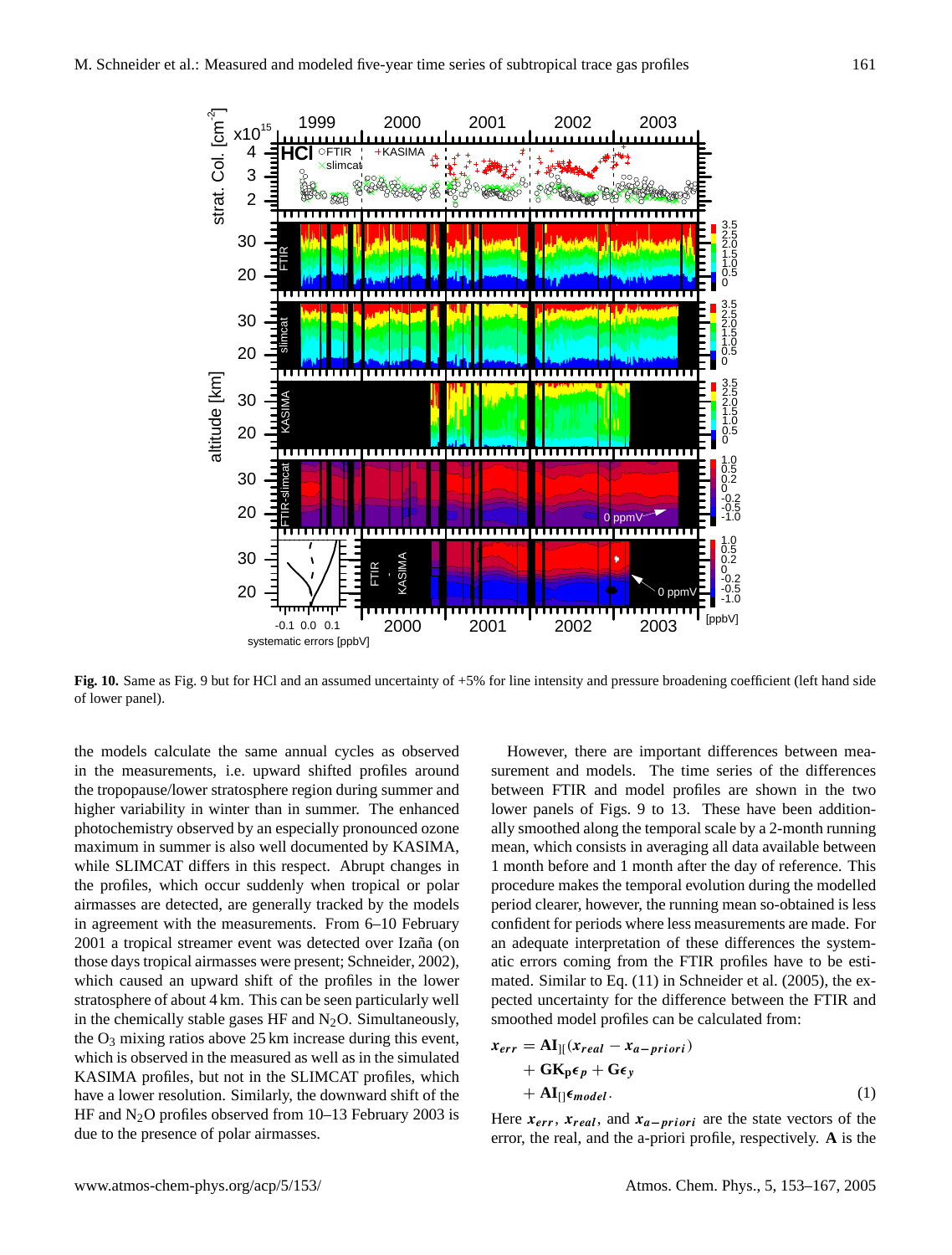

<span id="page-9-0"></span>**Fig. 11.** Same as Fig. [9](#page-7-0) but for HF and an assumed uncertainty of +5% for line intensity and pressure broadening coefficient (left hand side of lower panel).

FTIR averaging kernel matrix, **I**,  $\mathbf{I}_{[]}$ , and  $\mathbf{I}_{]I}$  are unity matrices with entries at all levels, at levels corresponding to the altitude range of the model, and at levels covered by the FTIR inversion algorithm but not by the model. **G** is the gain matrix, **K<sup>p</sup>** the sensitivity matrix for the model parameters and  $\epsilon_p$ ,  $\epsilon_y$ , and  $\epsilon_{model}$ , the retrieval model parameter, measurement and model uncertainties. In Eq. [\(1\)](#page-8-0) the first term accounts for the smoothing error. Within the model's altitude range smoothing errors of FTIR and model are fully correlated and hence eliminate each other. Outside the model's altitude range the model profiles are extended with the constant a-priori data, which is left unchanged by smoothing. Hence, all smoothing errors present in the difference of FTIR and model profiles are produced by smoothing the FTIR profile at these altitude ranges. Concerning an ensemble of real atmospheric profiles from a whole annual cycle, the smoothing error is a pure random error with the real profiles varying randomly around the a-priori profile, since it is an all-season climatology. However, in the following seasonal variabilities of the difference between FTIR and model profiles are discussed, and an ensemble of profiles sampled on smaller timescales may have systematic smoothing errors, since its mean is different from the a-priori or all season climatology. This systematic smoothing error, like the smoothing error of a single FTIR profile in Sect. [2.3.3,](#page-2-2) is estimated by the covariances of the all season ensembles  $(AI_{\parallel}S_{a}I_{\parallel}^{T}A^{T})$ . The second and third term of Eq. [\(1\)](#page-8-0) contains the errors caused by uncertainties in the input parameters and FTIR measurement noise, of which only spectroscopic data may produce systematic errors. At the left hand side of the bottom of Figs. [9](#page-7-0) to [13](#page-11-0) the expected systematic errors for the difference between FTIR and smoothed model profiles are shown. The errors due to line parameter data are naturally independent from the model, whereas the systematic smoothing error depends on the model's altitude range. It is only shown for the difference between FTIR and KASIMA, since for SLIMCAT, which calculates at all altitude levels below 60 km, it can be neglected. These estimated errors are generally smaller than the observed differences, which allows us to attribute them to systematic errors of the model, which are represented by the last term in Eq. [\(1\)](#page-8-0).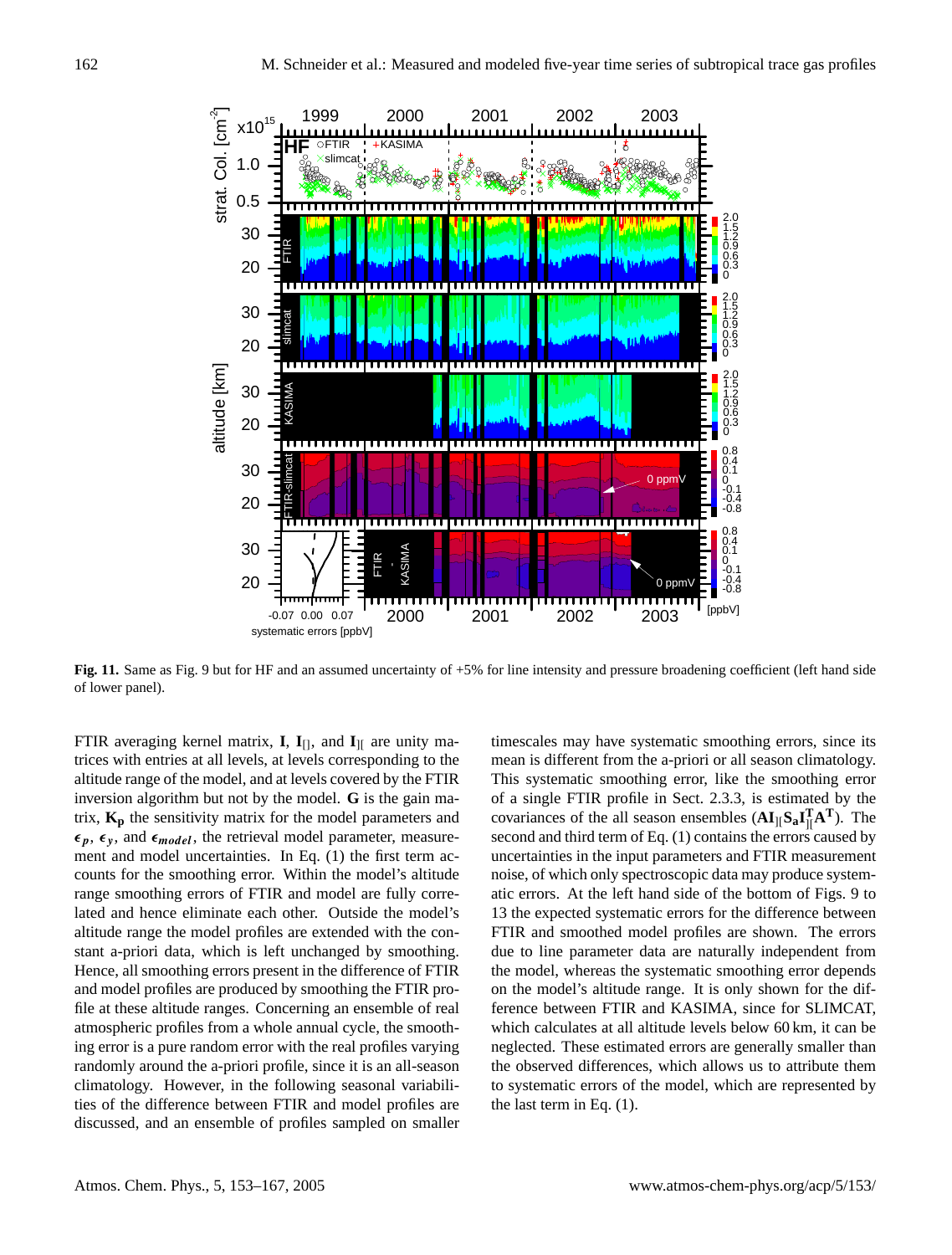

<span id="page-10-0"></span>**Fig. 12.** Same as Fig. [9](#page-7-0) but for N<sub>2</sub>O and an assumed uncertainty of +5% for line intensity and pressure broadening coefficient (left hand side of lower panel).

It is helpful to consider first the significant differences between models and measurements for the chemically relatively stable species HF,  $N_2O$  and CH<sub>4</sub>. As can be seen in the lower panels of Fig. [11](#page-9-0) both models, if compared to the measurements, calculate smaller HF mixing ratios for higher altitudes. Hence, according to Fig. [8,](#page-5-0) the models underestimate the HF amounts above 30 km. The mixing ratios modelled for altitudes below ∼26 km are larger than their measured counterparts. This is most likely caused by the negative correlation at this retrieved altitude towards the real atmosphere above 30 km, where HF is underestimated by the models. For  $N<sub>2</sub>O$  (Fig. [12\)](#page-10-0), on the other hand, the models overestimate the mixing ratios above ∼22 km and underestimate it below 20 km. The  $N_2O$  mixing ratios retrieved at 22 km represent the real atmosphere quite well. It is impossible that these overestimations are produced artificially by too low model ratios at lower altitudes, since the anti-correlations towards mixing ratios below 15 km as observed in Fig. [8](#page-5-0) are very small ( $\rho$  values between −0.1 and −0.05). For CH<sub>4</sub> (Fig. [13\)](#page-11-0) the same observations, even more pronounced, as for  $N_2O$ are made. All the observed differences increase with time; faster for KASIMA than for SLIMCAT. HF exists only in very small amounts below the tropopause. It is produced in the stratosphere by photodissociation of CFCs, whereas  $N_2O$ and CH<sup>4</sup> are emitted in the lower troposphere and oxidized in the stratosphere. Hence, too low model HF, too large model  $N_2O$  and CH<sub>4</sub> and the observed trends, may indicate that the link to the tropical stratosphere, where upward transport is very effective, or the upward transport above Izaña itself is simulated too effectively.

Further similarities between the models are observed in the temporal evolution of their differences to the measurements. The models' under- or overestimations of stratospheric HF or N2O and CH4, respectively, tend to increase in winter time (see lower panels of Figs. [11,](#page-9-0) [12,](#page-10-0) and [13\)](#page-11-0). This means that during winter the differences between modelled and real dynamics tend to increase. On the other hand, at the end of spring and during summer the differences observed in the profiles decrease. This may indicate, that during this period the modelled and real atmospheric vertical motions are more consistent than in other periods.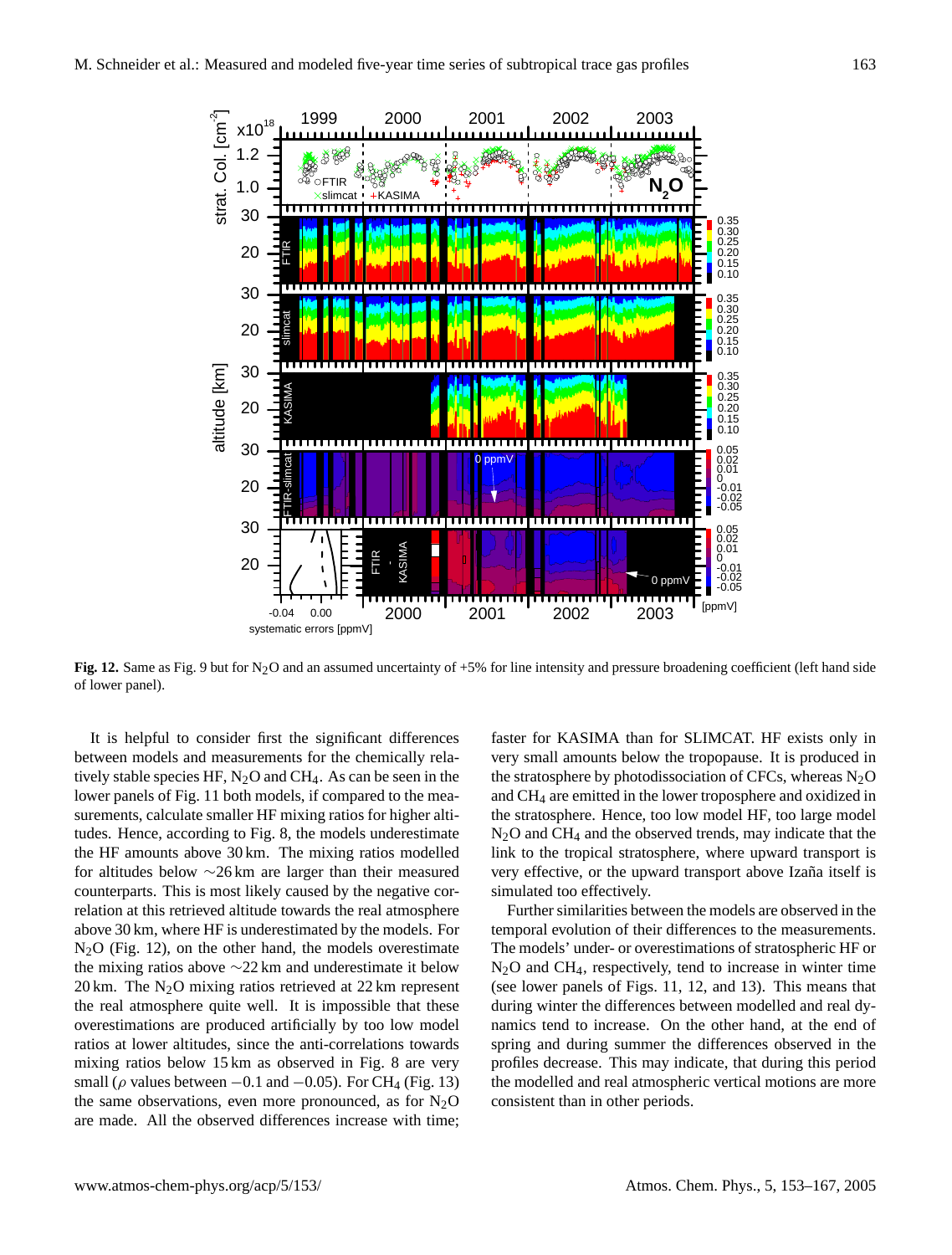

<span id="page-11-0"></span>Fig. 13. Same as Fig. [9](#page-7-0) but for CH<sub>4</sub> and an assumed uncertainty of +5% for line intensity and pressure broadening coefficient (left hand side of lower panel).

Interpretation of the chemically more active species  $O_3$ and HCl is more complicated, since both dynamical and chemical processes and their interactions have to be considered. Both trace gases are, by analogy to HF, underestimated by the models, which is due to the mentioned dynamical deficiencies of the models. Too large model mixing ratios at low altitudes are, in particular for  $O_3$ , partly due to the anticorrelations with the underestimated values above in the middle stratosphere. However, at these altitudes the retrieved  $O_3$ and HCl ratios also show large positive correlations with real atmospheric ratios at low altitudes (see Fig. [8\)](#page-5-0). Hence, this overestimation cannot be explained only by an artefact introduced by the retrieval, but reflects most likely also the real atmospheric situation. Concerning  $O_3$ , the models (in particular SLIMCAT) clearly underestimate the increase in the  $O_3$ mixing ratios in the middle stratosphere during summer. A similar enhanced difference at the end of summer, also less pronounced as for  $O_3$ , is observed for HCl. A reason might be a shorter lifetime of the precursor species (molecular oxygen and CFCs, respectively) and thus an enhanced production of  $O_3$  and HCl (in-situ photochemistry) or a stronger link to their source region, the tropical stratosphere, in the real atmosphere (inner-extra tropical transport processes) if compared to the models. For both species, similar to the dynamical tracers, the differences show a periodic evolution. They decrease from winter to mid-summer and increase from midsummer to winter. Hence the seasonal evolution of the difference between measurement and models precedes those of chemically stable species by approximately 3 months. These differences with respect to HF are due to the increasing underestimation of  $O_3$  and HCl in the middle stratosphere in both models at the end of summer, which degrades the calculated model concentrations even more, since an incorrect simulation of middle stratospheric  $O_3$  influences lower altitudes. A too thin  $O_3$  layer causes an increase in the UV radiation at lower altitudes, and as a consequence an enhanced production of  $O_3$  (photodissociation of molecular oxygen) and HCl (photodissociation of CFCs). Both can be observed in the lower panels of Figs. [9](#page-7-0) and [10](#page-8-1) at the end of summer. They are particularly pronounced for SLIMCAT, whose underestimation of middle stratospheric  $O_3$  is more significant.

For 2000 and the beginning of 2001 the KASIMA profiles show strong trends since they are adjusting from somewhat inappropriate initializations to their state of model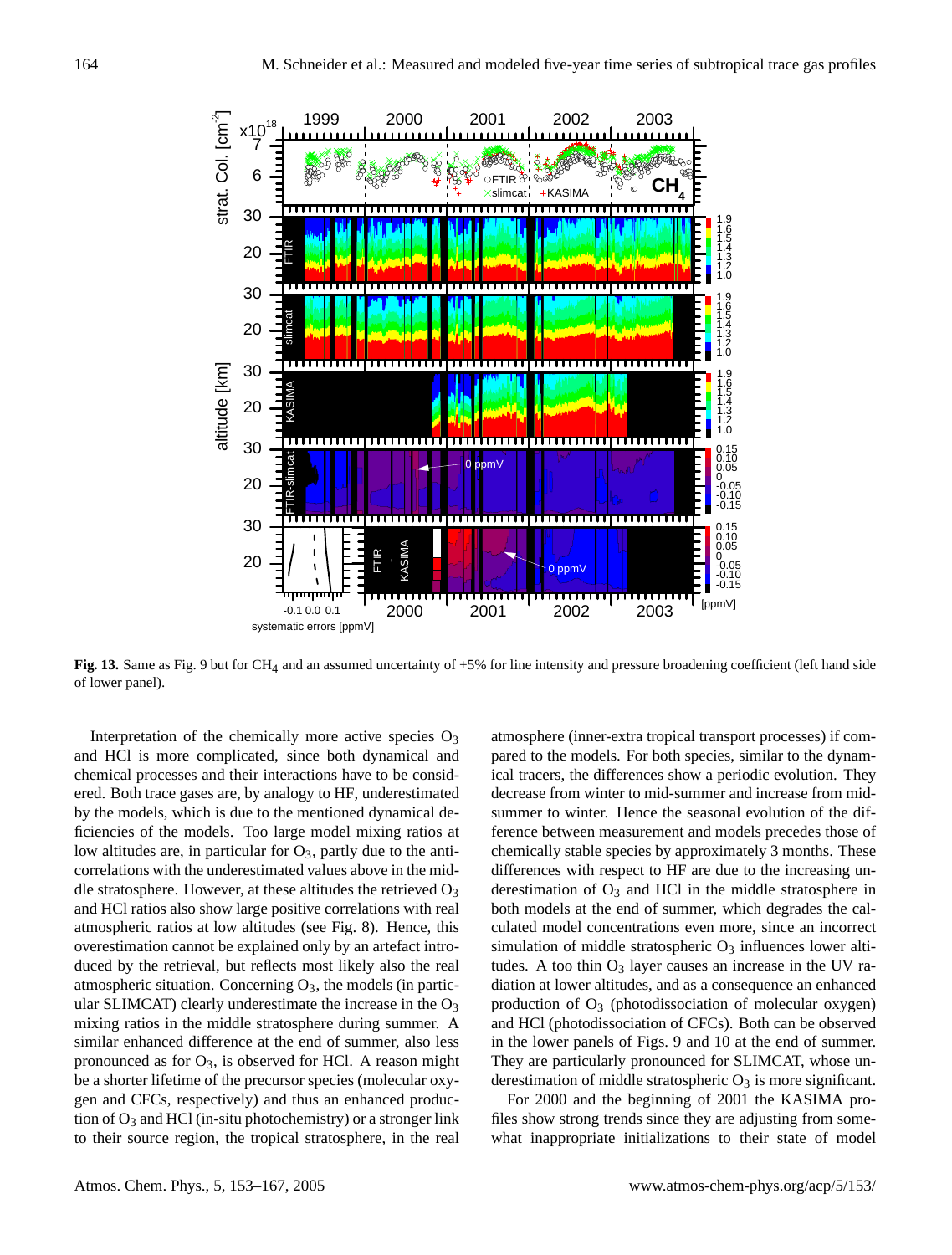| <b>Species</b> | Retrieved<br>at [km] | $0.5\rho$ -layer<br>[km] | Major contribution from<br>[km] ( $\rho$ value) |
|----------------|----------------------|--------------------------|-------------------------------------------------|
| O٩             | 19.6                 | $18 - 25$                | 22(0.94)                                        |
|                | 28.0                 | $22.5 - 31$              | 26.5(0.88)                                      |
|                | $37.3^{a}$           | $30 - 39$                | 33.5(0.75)                                      |
| <b>HCl</b>     | 16.0                 | $16 - 25$                | 20(0.89)                                        |
|                | 28.0                 | $22 - 31$                | 25.5(0.84)                                      |
|                | 35.6                 | $27 - 36.5$              | 31(0.80)                                        |
| ΗF             | 22.0                 | $19 - 29$                | 24(0.82)                                        |
|                | 34.1                 | $29 - 40$                | 34.5(0.71)                                      |
| $N_2O$         | 22.0                 | $18 - 27$                | 22(0.85)                                        |
| $\rm CH_{4}$   | 22.0                 | $16.5 - 26.5$            | 21.5(0.76)                                      |

<span id="page-12-0"></span>**Table 4.** Sensitivity ranges of mixing ratios retrieved at some selected altitudes. Determined by the method described in Sect. [2.4.](#page-3-1)

 $a$  also anti-correlated to real mixing ratios around 25 km

equilibrium. For SLIMCAT the year 2000 stands out by relatively good agreement with the measurements and from 2001, coinciding with the change from ERA-40 to operational analyses, it shows increasing differences with time. The same trend, even more pronounced, is seen in KASIMA.

As already mentioned above it seems that the models are able to simulate transport processes occurring on short timescales, like tropical streamers, but perform less well in reproducing the general or long-term dynamics. For a further investigation of this issue the modelled and measured mixing ratios are correlated, before and after passing an highpass filter. For an high-pass filter a 2-month running mean is applied, which assures that the filtered data only contain variations which take place on timescales shorter than 2 months. These analyses are made with the SLIMCAT data ranging over the whole period presented here and with KASIMA data from January 2001 onward, since at the end of 2000 this model shows strong differences due to the close initialization date. The mixing ratios are analysed for altitudes where the retrieval is especially sensitive to variabilities in the real atmosphere. It was required that the correlation between the retrieved and real atmospheric mixing ratios reaches at least a coefficient of 0.7. This minimizes the influences of the retrievals' constraints on the correlation between retrieved and modelled mixing ratios. An influence, which is the larger the less sensitive the retrieved ratios are to variabilities in the real atmosphere, i.e. the lower the coefficients of Sect. [2.4](#page-3-1) are. Table [4](#page-12-0) lists these retrieved altitudes, their corresponding real atmospheric  $0.5\rho$ -layer, and altitude which contributes mostly to variations in the retrieved mixing ratio. The  $O_3$ amounts retrieved at 37.3 km are additionally anti-correlated to their real amounts around 25 km, which complicates their interpretation.

The upper panel of Fig. [14](#page-12-1) depicts the correlation coefficient between the unfiltered measured and modelled mixing ratios versus the real atmospheric height. The error bar in-



<span id="page-12-1"></span>**Fig. 14.** Correlation coefficients between measured and modelled mixing ratios versus real atmospheric altitude. Upper panel depicts correlation for original data, lower panel for high pass filtered data (2 month running mean). Green: SLIMCAT; red: KASIMA; species as described in the legend.

dicate the  $0.5\rho$ -layer. In particular for SLIMCAT it is evident that the model correlates better to the measurements in the lower stratosphere than in the middle stratosphere. For KASIMA this altitude dependence becomes visible if one considers each species separately. All species for which this analysis is performed at various altitudes tend to correlate better at lower than at higher altitudes. High-pass filtering of the measured and modelled data improves their correlation significantly (see lower panel of Fig. [14\)](#page-12-1), which demonstrates that the models are well-suited in tracking atmospheric variabilities on small timescales. Only the chemically more active species  $O_3$  and HCl maintain coefficients of below 0.65 for the middle stratosphere. They are particularly low for KASIMA. The good correlation for the  $O_3$  and HF ratios retrieved above 34 km are less confident since their correlations to real atmospheric ratios are relatively small (see Table [4\)](#page-12-0).

It can be concluded that in the middle stratosphere the models fail in predicting the  $O_3$  and HCl amounts even on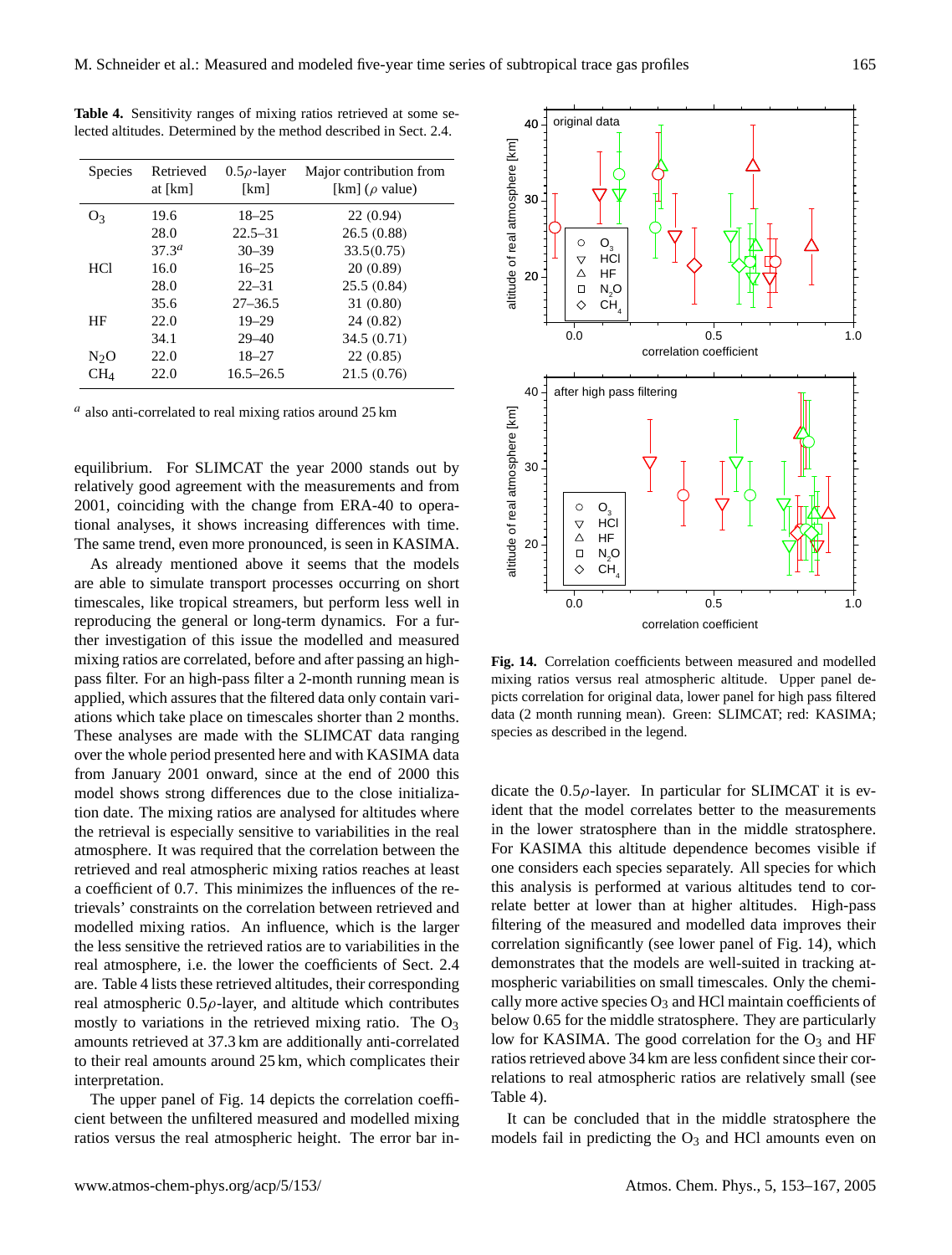small timescales. This inconsistency is very likely driven by the mentioned longer-term dynamical problems which affect the chemical state of the middle stratosphere.

# 4.3 SLIMCAT versus KASIMA

Over the whole period both SLIMCAT and KASIMA overestimate stratospheric  $N_2O$  and  $CH_4$  while underestimating O3, HCl, and HF. An examination of the temporal evolution of their differences to the measurements, indicates that the simulation of vertical transport is too strong, resulting in strongly increasing altitudes of tracer isopleths. This feature is more pronounced in KASIMA (see e.g. the 1.6 ppmv line in Fig. [13\)](#page-11-0) than in SLIMCAT. The latter only shows a weak tendency of increasing altitude of isopleths from 2001 onward. Both models use ECMWF analyses, but the way in which vertical transport is calculated differs between the models. KASIMA calculates the vertical wind from the divergence of the horizontal wind on isobaric levels, while SLIMCAT, in the run used here, uses isentropic levels in the stratosphere and calculates the vertical (diabatic) motion using the MIDRAD radiation scheme. Age-of-air tests with SLIMCAT show that using divergence/isobaric levels in this model also gives a much faster rate of vertical transport (not shown). In the past the SLIMCAT model has been used successfully for decadel simulations using UK Met Office analyses. The SLIMCAT run used here started in 1989 and simulated the period up to 2003 in a stable manner (though with some changes possibly linked to the change from ERA-40 to operational winds in early 2000). It seems that this formulation enables SLIMCAT to calculate the long-term stratospheric transport in a more realistic way than the isobaric level KASIMA model in the CTM mode.

Largest differences between the models are seen for HCl. While stratospheric column amounts are too large in KASIMA, SLIMCAT reasonably reproduces them (see Fig. [10,](#page-8-1) top). Both models overestimate HCl in the upper troposphere and lower stratosphere (UT/LS). This is less pronounced for SLIMCAT, where it is counterbalanced by the simultaneous underestimation of HCl in the middle stratosphere. For KASIMA, on the other hand, the overestimation in the UT/LS is increased by an incorrect initialisation and a slight overestimation of the total release of chlorine from the CFCs in the UT/LS [\(Kirner,](#page-13-7) [2004\)](#page-13-7). Thus it cannot be counterbalanced by the slight underestimation of middle stratospheric values. Due to this problem the KASIMA run was stopped in early 2003.

#### **5 Summary and conclusions**

The unique five-year record of trace gas profiles obtained by the FTIR technique reveals the seasonal and interseasonal evolution of dynamics and chemistry of the subtropical atmosphere. The observations show enhanced upward motion in the summer and relatively strong variabilities in winter. The comparisons to long-term runs of 3-D CTMs indicate that processes on shorter timescales are well modelled, in particular in the lower stratosphere. However, the modelled long-term or general transport processes are not fully consistent with the measurements. The model/observation differences are generally larger during winter and smaller in summer, with the exception of middle stratospheric ozone, which is, in particular, underestimated in summer. A prime reason is very likely errors in the applied meteorological analysis, although further investigation is necessary to exclude definitively errors in chemical processes. Due to the interaction of dynamical and chemical processes the models show particular problems in characterizing the middle stratosphere, where chemistry occurs relatively fast.

*Acknowledgements.* We thank the Bundesministerium für Bildung und Forschung via the DLR by contracts 50EE0008 and 50EE0203 for funding. Furthermore, we are grateful to the Izaña Observatory for use of its infrastructure and to the Goddard Space Flight Center for providing the temperature and pressure profiles of the National Centers for Environmental Prediction via the automailer system used for inversion. The SLIMCAT modelling was supported by the UK Natural Environment Research Council.

Edited by: J. Burrows

## **References**

- <span id="page-13-1"></span>Brewer, A. W.: Evidence for a world circulation provided by the measurements of helium and water vapor distribution in the stratosphere, Q. J. R. Meteorol. Soc., 75, 351–363, 1949.
- <span id="page-13-6"></span>Chipperfield, M. P.: Multiannual Simulations with a Three-Dimensional Chemical Transport Model, J. Geophys. Res., 104, 1781–1805, 1999.
- <span id="page-13-2"></span>Dobson, G. M. B.: Origin and distribution of polyatomic molecules in the atmosphere, Proc. R. Soc. London Ser. A, 236A, 187–193, 1956.
- <span id="page-13-0"></span>European Union: European Research in the Stratosphere: Advances in our understanding of the ozone layer during THESEO, Report EUR 19867, 2001.
- <span id="page-13-3"></span>Hase, F., Blumenstock, T., and Paton-Walsh, C.: Analysis of the instrumental line shape of high-resolution Fourier transform IR spectrometers with gas cell measurements and new retrieval software, Appl. Opt., 38, 3417–3422, 1999.
- <span id="page-13-4"></span>Hase, F., Hannigan, J. W., Coffey, M. T., Goldman, A., Höpfner, M., Jones, N. B., Rinsland, C. P., and Wood, S. W.: Intercomparison of retrieval codes used for the analysis of high-resolution, ground-based FTIR measurements, J. Quant. Spectrosc. Radiat. Transfer, 87, 25–52, 2004.
- <span id="page-13-5"></span>Höpfner, M., Stiller, G. P., Kuntz, M., v. Clarmann, T., Echle, G., Funke, B., Glatthor, N., Hase, F., Kemnitzer, H., and Zorn, S.: The Karlsruhe optimized and precise radiative transfer algorithm, Part II: Interface to retrieval applications, SPIE Proceedings 1998, 3501, 186–195, 1998.
- <span id="page-13-7"></span>Kirner, O.: Bewertung und Validierung einer mehrjährigen KASIMA-Simulation durchgeführt mit ERA-40 Reanalysen, Diploma Thesis, University of Karlsruhe, Germany, 2004.